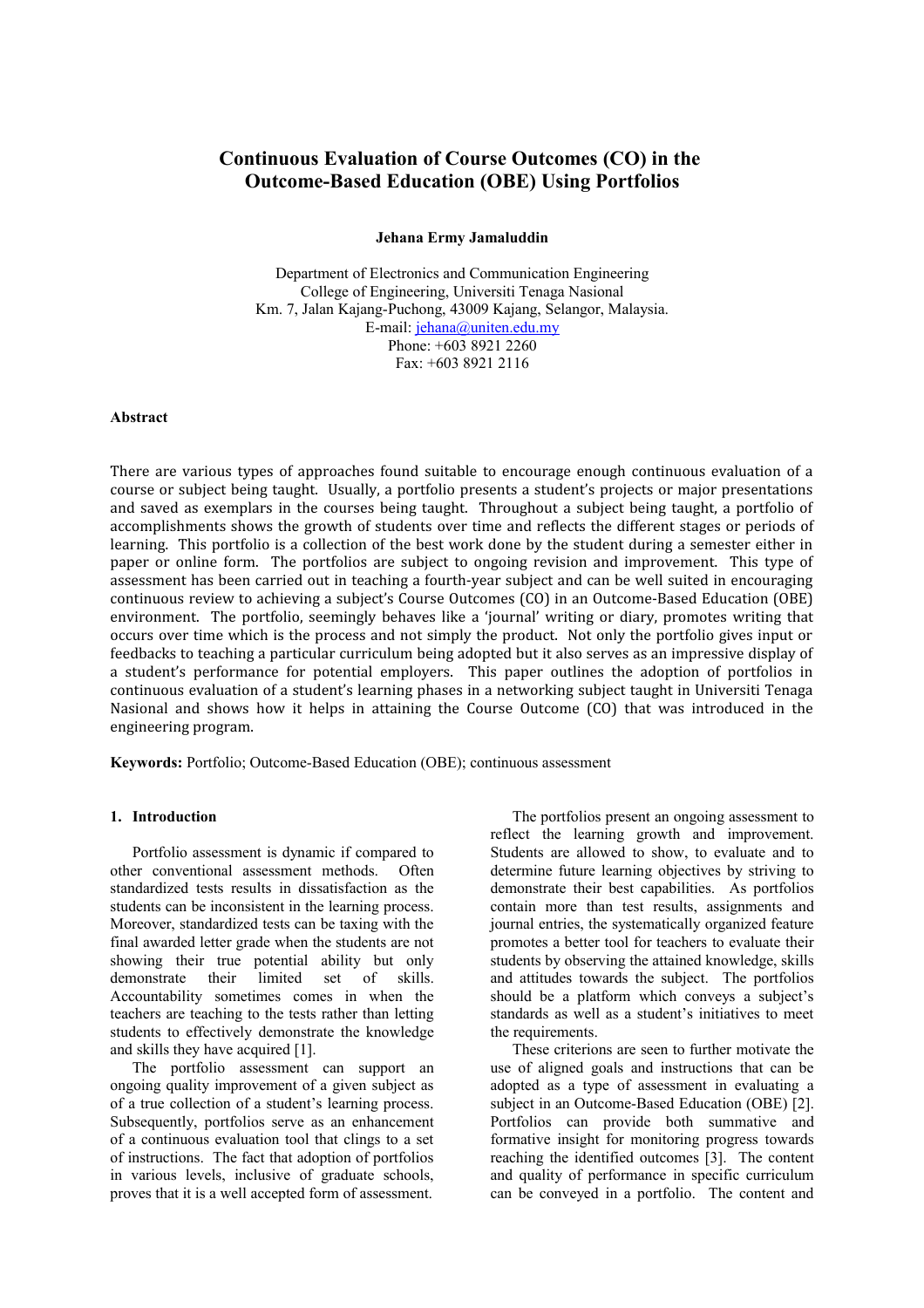quality of performance in specific curriculum can be conveyed in a portfolio.

#### 2. **Course Outcomes in Outcome-Based Education (OBE)**

# *2.1. Meeting the Course Outcomes (CO)*

The Outcome-Based Education (OBE) is focusing and organizing everything in an education system around what is important for all students to be able to do successfully at the end of their learning experience [4]. OBE clearly states both the Program Outcome (PO) and the Course Outcome (CO) of a subject taught in a program offered. The outcomes act as a measurement tool to list the targeted objectives and the results expected to be met by students at the end of the semester. Prior to OBE implementation, the subject may vary in the teaching standards and resulting in inconsistencies of students' performances. The objectives of a given course or subject are abstract as to no form of measured capabilities is used. As the OBE system is implemented, clearer and more focused outcomes permit the passing of subjects by fulfilling the learning outcomes. Moreover, OBE considers records and reports management on the actual substance of what a student can do in a specific time frame. Therefore, portfolio assessment has a strong correlation with the requirement of the OBE implementation.

## *2.2. The Key Identifiers of Meeting the Course Outcomes (CO)*

The OBE system allows prompt feedbacks to meeting the required outcomes on a regular basis. In [4], the strength or points are shown in the following table.

Table 1. The Key Identifiers of Meeting the Course Outcomes (CO)

|   | <b>Key identifiers</b>                                                                                                       | <b>Details</b>                                                                                                                               |
|---|------------------------------------------------------------------------------------------------------------------------------|----------------------------------------------------------------------------------------------------------------------------------------------|
|   | What the system's key<br>culminating<br>and<br>enabling outcomes are<br>for all its students                                 | This establishes the<br>framework on which<br>all curriculum design,<br>formal assessment,<br>credentialing<br>and<br>reporting can be done. |
| 2 | What the substantive<br>criteria are for each<br>level of performance<br>on those outcomes                                   | This establishes the<br>actual meaning of<br>performance standards<br>for each outcome.                                                      |
| 3 | Where a particular<br>student falls on the<br>range of levels for<br>each outcome on<br><sub>a</sub><br>given reporting date | This is the current<br>report of the student's<br>performance levels.                                                                        |
|   | Where the student fell                                                                                                       | documents<br>This<br>the                                                                                                                     |

| in the range of                           | student's progress and      |
|-------------------------------------------|-----------------------------|
| performance levels on                     | improvement n the           |
| some                                      | previous outcome over time. |
| reporting date                            |                             |
| Where other similar This provides data on |                             |
| students fall on the                      | student's<br>the            |
| range of performance                      | performance relative        |
| levels<br>each<br>for                     | to that of the other        |
| outcome                                   | students.                   |

Thus, the table above shows that the portfolio assessment can be adopted to meet the Course Outcomes (CO) effectively by documenting and constantly reviewing the student's performance.

#### 3. **Continuous Evaluation of Course Outcomes (CO) Using Portfolios**

## *3.1. Aligning the Course Outcomes (CO) with the Portfolio Checklist*

The Data Communication and Network subject requires a broad spectrum of knowledge on basic data communication and networking. Usually, a 15-week regular semester demands a welldistributed content of a syllabus to be taught. As of the OBE implementation, the Course Outcomes (CO) provides and reinforces a student's expectation and attitude towards learning the subject systematically. The COs of the subject can be seen in Fig. 1. The COs would be transformed into a checklist to assess the students' performance towards the end of the semester.

Table 2. The EECB423 Data Communication and Network Course Outcomes (CO) [5]

| <b>Item</b> | <b>Course Outcome (CO)</b>                        |
|-------------|---------------------------------------------------|
| 1           | Identify components, media,                       |
|             | interconnecting devices and applications          |
|             | of computer network                               |
| 2           | Create codeword from data bits stream             |
| 3           | Translate codeword to encoded digital<br>waveform |
| 4           | Identify functional fields in each OSI            |
|             | layer header                                      |
| 5           | Translate sniffed trace to network                |
|             | activities                                        |
| 6           | Describe mechanisms of forwarding                 |
|             | packets between two networks                      |
| 7           | Describe end-to-end communication                 |
|             | mechanisms for data integrity and                 |
|             | congestion management                             |
| 8           | Differentiate protocol choice based on            |
|             | network application                               |
| 9           | Compare and contrast emerging                     |
|             | technologies with technologies covered            |
|             | in the course                                     |
| 10          | Synthesize and sketch a logical network           |
|             | diagram based on needs and requirements           |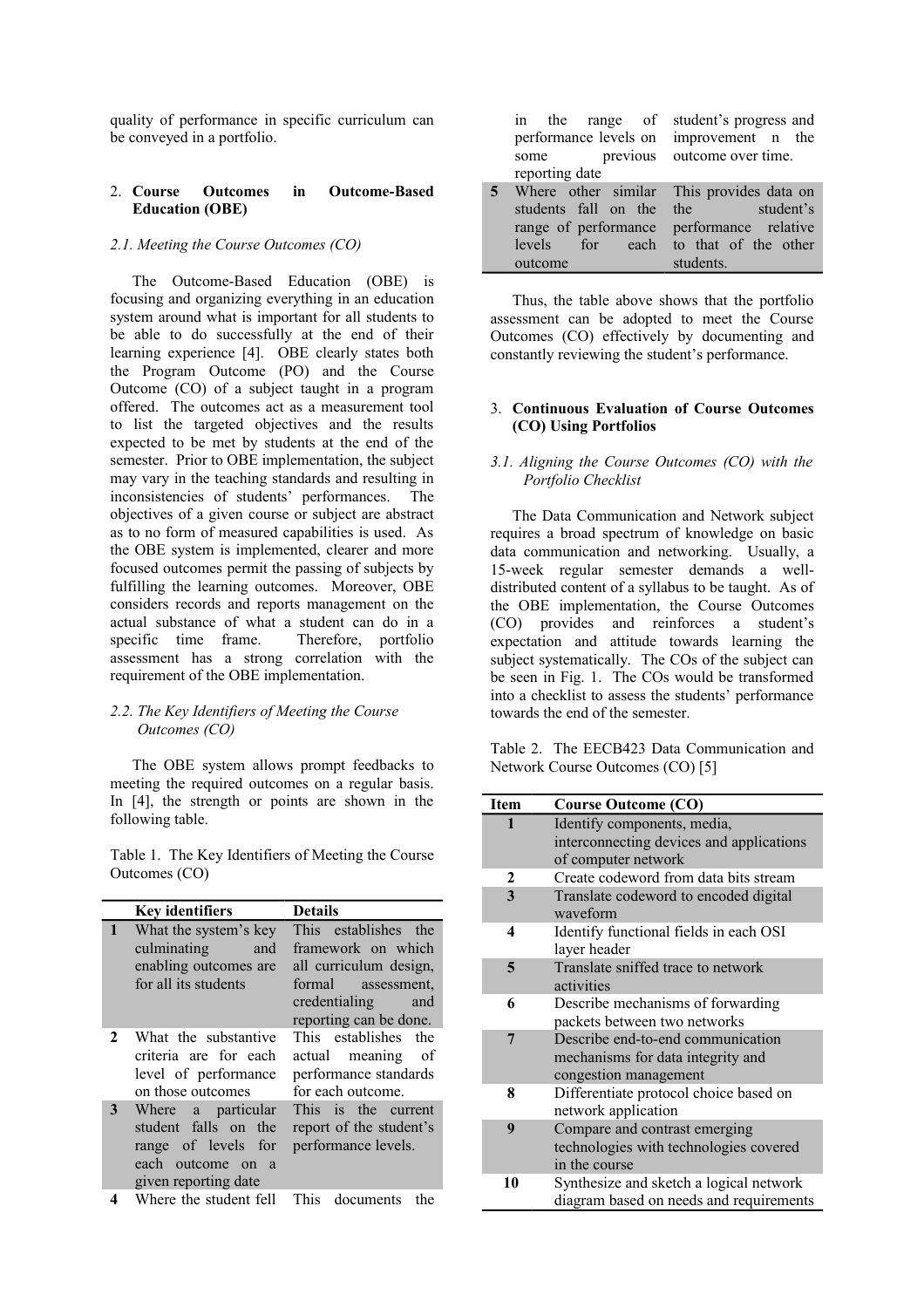#### *3.2. The Portfolio Preparation*

Though there are many types of portfolio representations, there are two major types of portfolios namely the process portfolio and the product portfolio [6]. A process or progress portfolio [3] compiles documents of the growing stages of learning and keeps a record of the student's improvement [6][7]. On the other hand, a product portfolio demonstrates mastery of a learning task and contains the best work. To help achieve the COs of a subject, the process portfolio is the ideal assessment type to look at how the students are progressing and learning the subject.

The steps in the portfolio assessment process must be defined prior to the portfolio preparation: both teachers and students need to identify the contents including the student work, journal entries, teacher's observations and meeting records. Subsequently, evaluation procedures will be developed to keep track of the contents and for grading purposes. Thirdly, both parties can hold meetings or provide written feedback to help review the students' progress [6].

The portfolio preparation process can be made generalized or detailed. As extra time is necessary to plan and to conduct the assessment, developing a systematic management system is rather difficult, and occasionally ends up in unnecessary data and work samples. The preparation process is better to suit the capacity of the classroom, only to be manageable without hassles. A smaller class can opt for a detailed approach where else, a bigger one may need to have a generalized process. In [2], the portfolio preparation for the EECB423 has been detailed. In general, based on the EECB423 assessment in [2], the vital process or steps to be included in preparing a portfolio can be summarized in an organized manner to help assist the students as in Figs. 1-2.



Fig.1. The general preparation of a subject's portfolio



Fig. 2. Detailed preparation of a subject's portfolio

# 4. **Results and Discussion**

# *4.1. Results of Evaluation*

The adoption of portfolio assessment in the EECB423 subject at Universiti Tenaga Nasional has shown promising results over semesters. As the OBE implementation has been focusing on attaining the Course Outcomes (CO), there are many downsides when a grading analysis turned up of not having met the required outcomes. Several approaches may come from the teachers' initiatives by providing extra course materials, past year's tests and tutorials. Portfolio assessment has not been carried out to aid in support a student's learning development in a subject. Two important results have been observed from the portfolio assessment conducted in the EECB423. Firstly, the class's performance increased dramatically from the mid semester evaluation. Secondly, the Course Outcomes (CO) of the subject has been met if compared to the semester without the portfolio assessment.

The results show that the portfolio assessment promotes a continuous review of a student's progress of understanding a subject's Course Outcomes (CO) periodically. With the checklist given at the beginning of the semester, a student can conduct a self review on what they have accomplished. The students are free to voice out their opinions and express their concerns over the weeks of learning the subject. The teacher will skim through their comments and check and respond to important student's concerns by providing appropriate feedbacks and alternatives. By implementing the mid semester review, the overall performance in class can be forecasted to